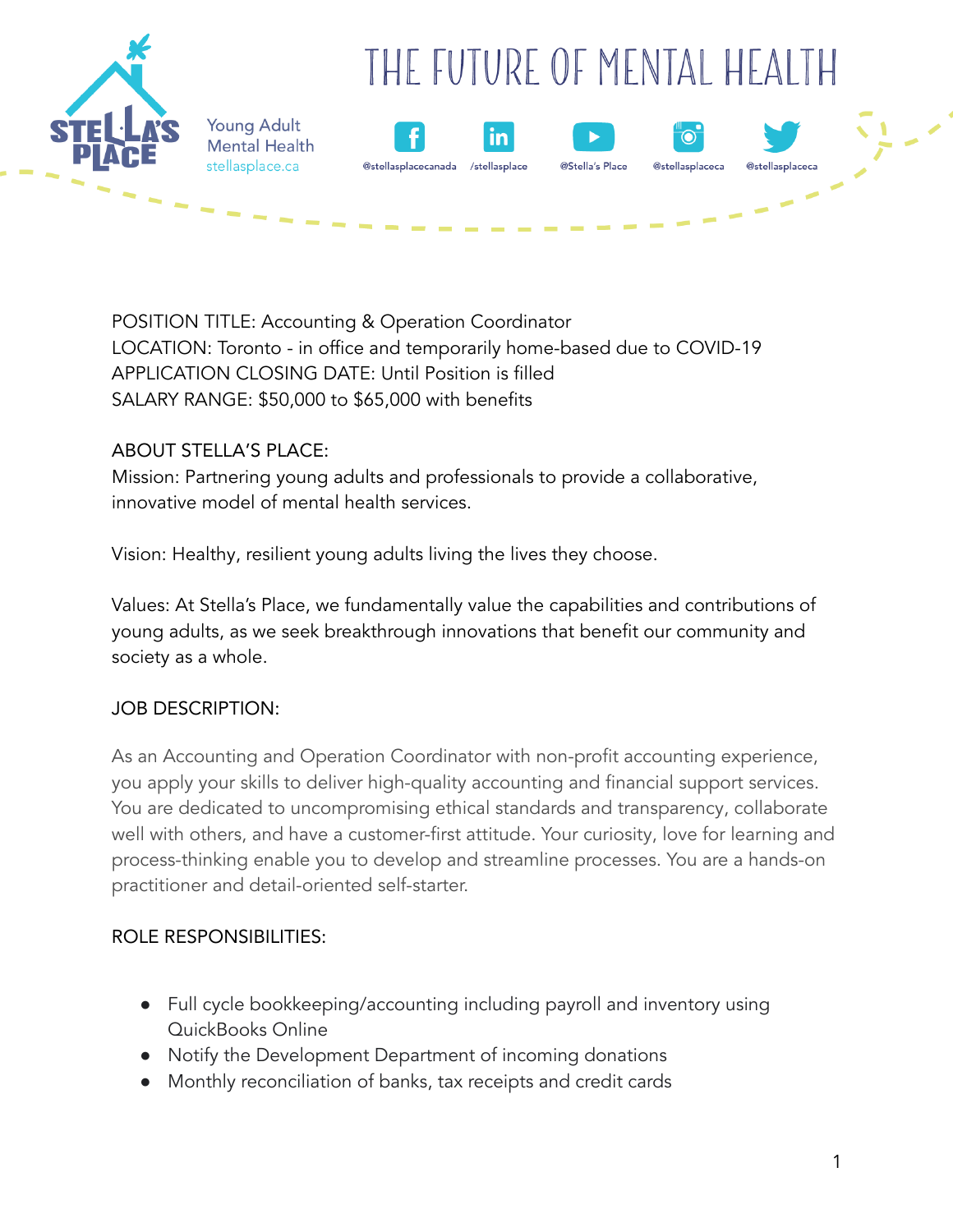- Pay bills & print cheques, prepare them for approval and signature and mail them
- Enter all credit card expenses in QuickBooks, file supporting documentation in online files
- Enter weekly timesheets from PayWorks to payroll system in QB and send for payment weekly; track vacation, overtime, sick time using pre-approved class allocations for each staff
- File GST/HST annual tax rebate and EHT return
- Run reports in QB when needed (raw data), this data is compiled for internal purposes and will not match formats of funders reports – will need to be input externally
- Prepare Budget to Actual reports for various programs or consolidated as required
- Review year end payroll balancing reports and balance to Quickbooks prior to approval for creation of T4's
- Preparing T4A's for vendors and Independent Contractors (should also include all Honoraria recipients) by Feb 28 (for previous calendar year)
- Enter approved annual budget into Quickbooks by class/program breakdown
- Support annual audit by providing all required supporting documentation

General office administration, reception and answering customer inquiries, support to managers

Operation:

- Support onboarding and training for new employees
- Support the screening and coordination of the hiring process
- Support assess management tracking and recording

# QUALIFICATIONS & EXPERIENCE:

- Post-secondary education in bookkeeping and/or accounting
- Must have proficient knowledge and experience in QuickBooks-Min. 2 years
- Speak and write fluent English
- Computer proficient in Google Workspaces & Microsoft Office Suite
- Ability to work independently, motivated and confident
- Ability to work under pressure and meet tight deadlines
- Strong problem solving skills, attention to detail and accuracy of work
- Exemplary people skills communication, customer and colleague relations, and the ability to engage with a diverse network